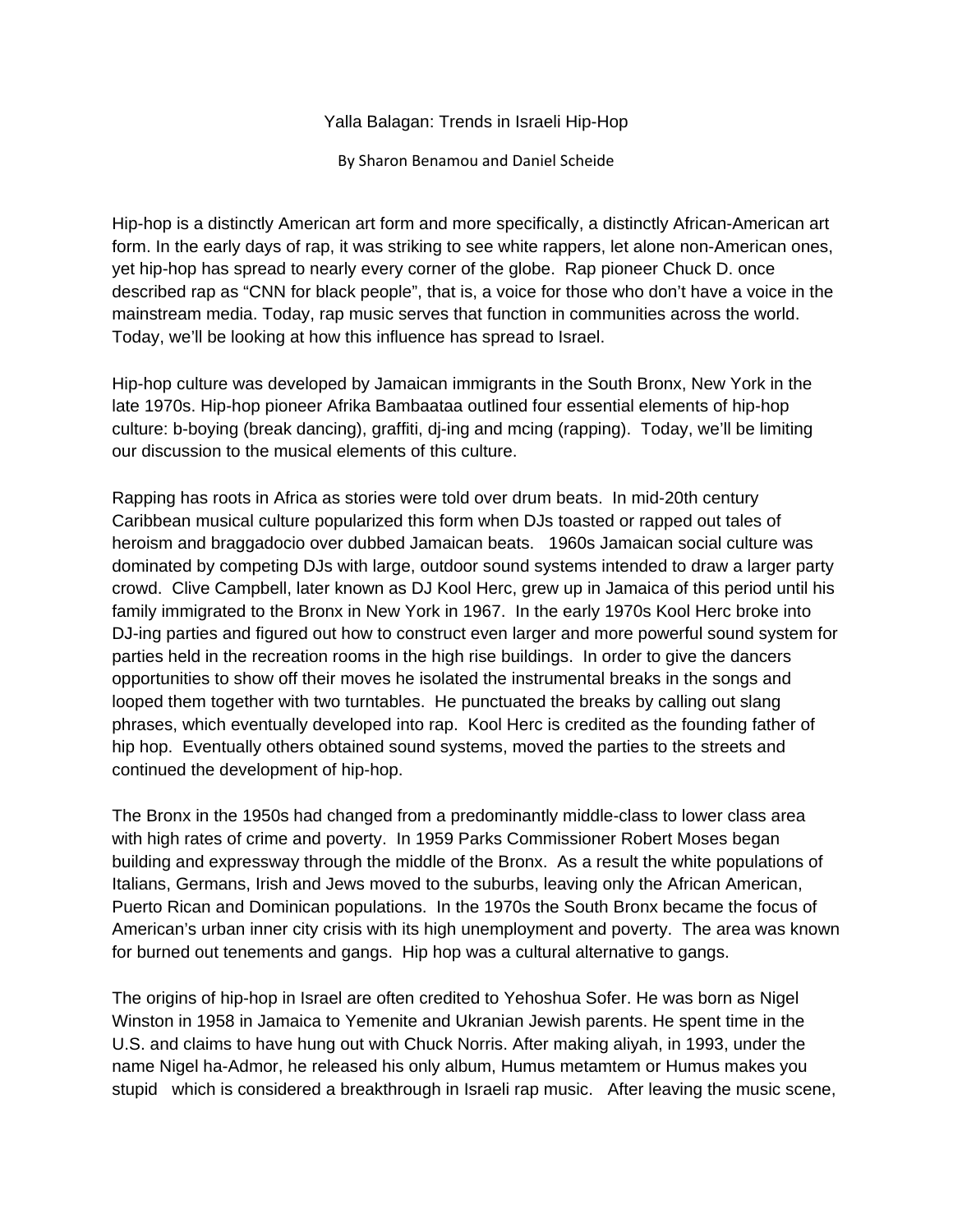he started teaching Korean martial arts in Israel, and became a Breslover Hassid. Since then he has developed (or re-discovered) Abir, a martial art that he claims dates back to biblical times. But we digress. This album had a tremendous impact on the Israeli music scene. There are elements in this first hip-hop single that persist in later Israeli music.

The true force behind the dissemination of hip hop in Israel was DJ Liron Te'eni, who in the 1990s hosted a show on the army radio station called Esek Shahor, or Black Business. The name of the show was taken from a song on Nigel ha-Admor's album. At this point rapping was an American export, Liron required anyone who came in to show off their rapping skills to translate their raps into Hebrew.

The biggest rap hit in Israeli history is the song Shirat ha-sticker from ha-Dag nachash. The band's name is a spoonerism on the words for new driver. Like many manifestations of Israeli rap, ha-Dag Nahash presents a hybrid musical style, combining funk and rock elements. They combine turntables with a live band. One of the most popular Israeli bands both locally and abroad, they have been criticized for their jaded political viewpoints. They have attracted controversy with their song Gabi ve-Debi which parodies popular conceptions of Zionism and depicts Theodor Herzl on drugs. The words of Shirat ha-Sticker were written by novelist David Grossman and it is comprised of bumper stickers seen in Israel or parodies of the common slogans. In this video of the song depicts Arabs, ultra-orthodox, settlers from West Bank or Gaza, soldiers or partiers. In order to emphasize the sarcasm of the words, each line is expressed by the person with the opposite viewpoint to create an angry and ironic portrait of political and religious life in Israel. The song artfully demonstrates the stratification of Israeli society.

Let's back up and get more of a picture of Israel. The dominant force in Israel is secular Ashkenazi, or Eastern European, who originally settled Israel starting in the late 1800s. Other groups are religious Ashkenazi, including various sects of Hasidim; Mizrahim, who are Jews from Arab countries and other Sephardim such as Turkish and Greek. Mizrahim are neither secular nor ultra religious but somewhere in between and arrived en masse after statehood in 1948. Then there are the Russians, who are technically Ashkenazi but arrived in the late 1970s to mid1980s, the Ethiopians, who arrived between 1985 and 1991 and then the other religious minorities including Muslims and Christians. Each of these groups has its own political and social ideology, each represented by their own political parties.

The Israeli music industry is controlled by the dominant culture, secular Ashkenazi. The styles favored by the music media are the following.

Where did that leave musicians outside of the mainstream? If their music did not conform to the official party line it was ignored by the music industry. This continues until today, as we will see.

When we started looking at who was creating hip hop in Israel, most of the hip hop artists come from outside the dominant socio-political group in Israel, the secular Ashkenazim. Let's look at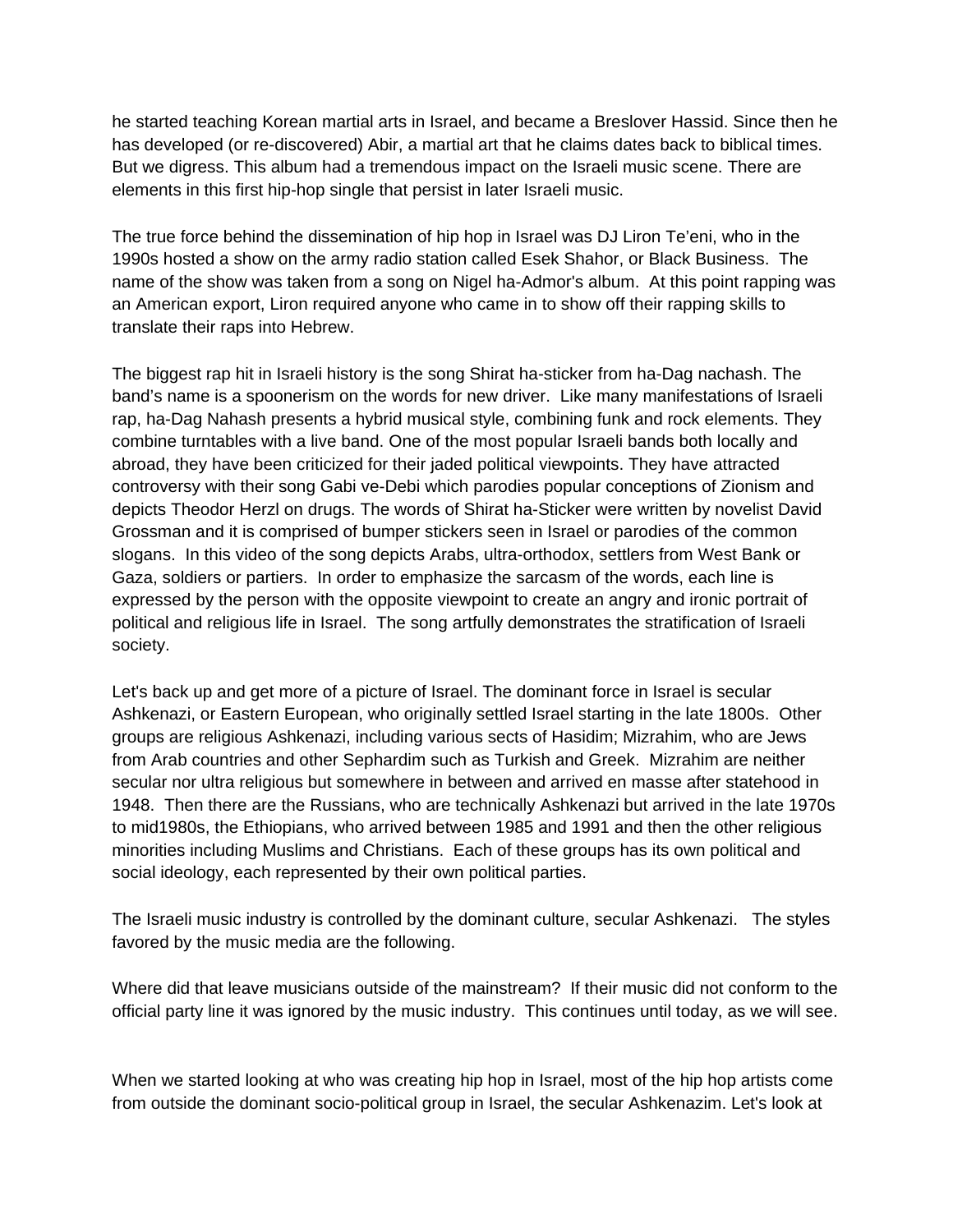the largest producers of hip hop music. Mizrahim, Ethiopians, Hasidim and Arabs.

An Arab-Israeli group that has gotten a lot of attention is Dam. Their name not only means blood in Hebrew and Arabic but is an also an acronym for Da Arabian MCs. Their lyrics explore the tension in their place in society. Within Israel they are seen as suspect, being Arabs, and in the larger Arab world they are seen as being too close to the Israelis. They not only lash out against the Jewish majority but also the complacency they see in Arab-Israeli society, noting that more Jewish Israelis protest on their behalf than their own people.

We don't always think of the religious as being outside of the mainstream, but there is clear evidence of discrimination in the workplace. An MC with a clear Jamaican influence is Adam Yosef Ben Lavi. He was born Adam Levinzon and as a child, he earned the nickname Fishi hagadol due to his height and his resemblance to the character Fishinzon from the cult classic film Alex Holeh Ahavah. His lyrics originally dealt with sex, drugs and violence, but later he became preoccupied with religious themes. In fact, he became interested in Hasidut from his marital arts study with Yehoshua Sofer. Aka Nigel ha-Admor. He hosted an educational program MC School on Walla.il teaching the fundamentals of music. Like many Israeli rappers, he has had financial problems with his record company and now his recent releases have been available for free on the internet. His song Shomer Shabat combines rap and reggae and is about keeping the Sabbath. Today, his music is less religious and deals with the struggles of disadvantaged youth.

It's interesting that while in the U.S. religious rappers tend to be associated with Chabad, in Israel, they tend to be associated with Breslov. For one Breslover it is a little different because she is a woman. Rinat Gutman was originally a folk singer who performed for all-female audiences because of the prohibition of kol ishah. Rinat Gutman spoke with rabbis who determined that rapping was not singing and she would not violate modesty prohibitions by rapping. She explains that she likes rap because she can convey a very clear message through its words. Her target audience is not her fellow Breslovers or even the Orthodox community but the secular society. Her aim is to relay religious messages and to learn about a nonmaterialistic life.

It is clear that rap music as well as reggae resonate strongly with Israelis, both religious and secular. Remember that reggae and hip hop are not considered as distinct for Israelis. They are often lumped together as 'black music.' Reggae is linked with the Rastafari movement. While Rastafari is an offshoot of Christianity, much of the symbolism is more closely tied with Judaism. The enemy is Babylon, the Western world and they long for Zion which is Africa, and specifically Ethiopia. Fishi ha-gadol and Axum (who we'll get to) reuse these metaphors in both religious and secular contexts. It almost seems to come full circle when Ethiopians are in Israel performing hip hop and reggae, sometimes mixed together.

The Ethiopian Jews arrived in Israel in two waves in 1984 and 1991. Their absorption into Israeli society was not as ideal as they had hoped. Around 1997, many reggae nightclubs in Israel, and specifically Tel Aviv, began to see an influx of Ethiopians. According to Malka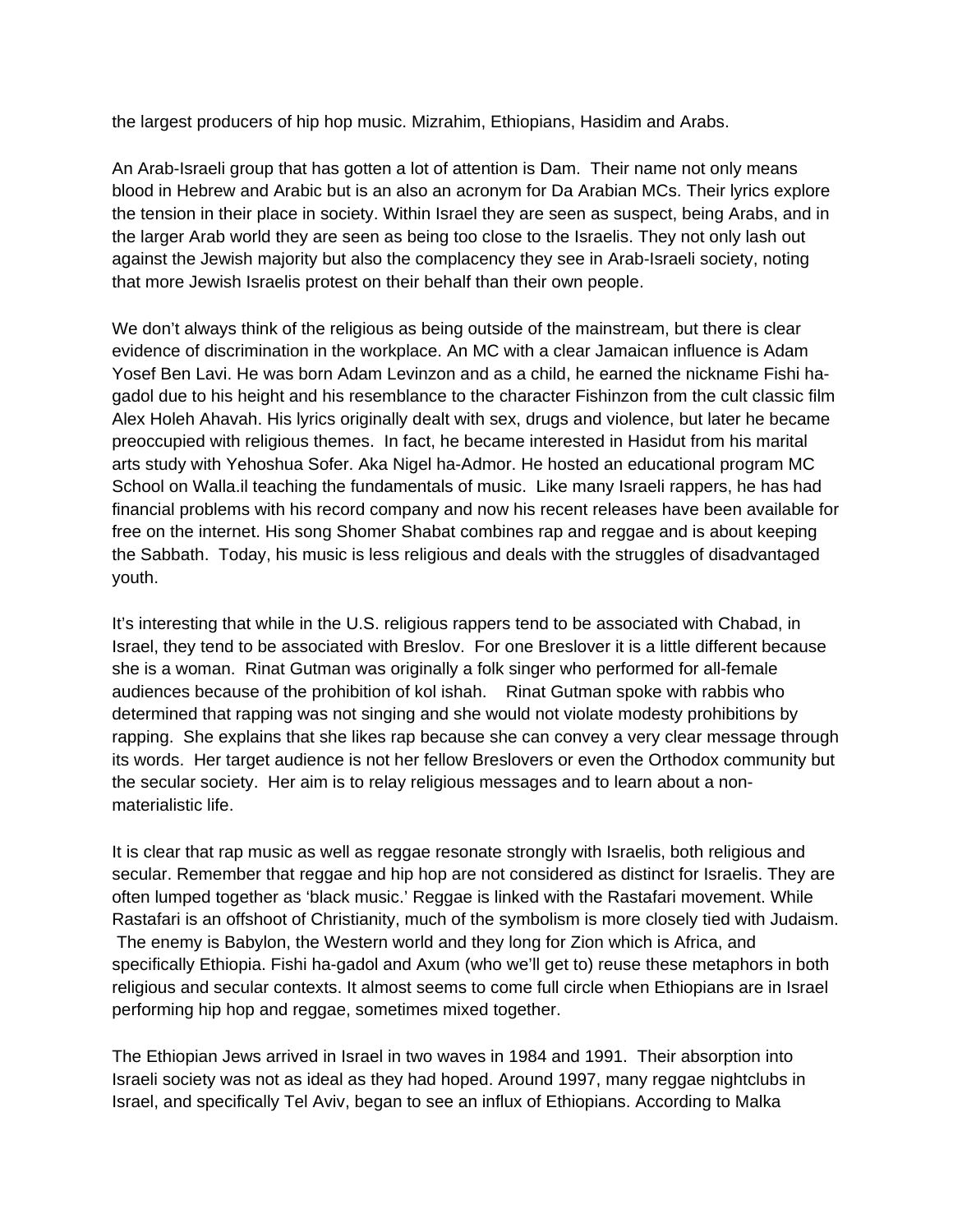Shabtay, an anthropologist who has studied the Ethiopian Jewish community in Israel, when the crowds became largely Ethiopian, other Israelis and African foreign workers deserted the clubs and they became more Ethiopian-oriented. Ethiopian youth are appropriating rap and reggae to develop a new subculture of Afro-Israeli identity. It is clear that members of this population, who felt separate from other Israelis, gravitated to historically black American musical styles. Their music speaks of disappointment, disillusionment and hostility to those they feel are responsible for their situation. Again, there is an attraction to the symbolism of reggae where Ethiopia is seen as the Promised Land.

The hip hop crew Kafeh Shachor Chazak is comprised mostly of Ethiopians. The name of the group 'strong black coffee' is a reference to the local café/community center where they crafted their skill. As in the U.S., hip-hop could be a cultural alternative to violence and poverty. One of their songs samples a well known Mizrahi song, Eyzo medinah. It is almost a gloss because the original song by Eli Luzon also critical of the Israeli government and speaks to his disillusionment. The video features Eli Luzon and as they walk through the streets of Netanya, a beautiful city on the Mediterranean rather than a development town, you see the foreign workers who live in legal limbo, drug addicts and everyday city scenes.

It seems that much has changed since Shabtay's study. While she found that Ethiopians were separating themselves from other Israelis and other Africans, today's hip-hop scene is much more diverse, both in the audiences as well as the performers. As much as the Ethiopians are creating a distinct black identity, there is often collaboration with Mizrahim. The group Axum is named after the Ethiopian city where many Ethiopian Jews and Christians believe the Ark of the Covenant to be hidden. In this video for Ma im ha-kesef, we again see a side of Netanya not often presented outside of Israel.

The difficulty Ethiopians faced assimilating was not a new phenomenon. The Mizrahim were considered second class citizens and to some degree suspect because in look, customs and music, they too closely resembled Arabs. Their pronunciation of certain Hebrew letters sounds is guttural than and reminds the listener that Hebrew and Arabic are sister languages. The 1960s and 70s were a turbulent time politically for Mizrahim. Second generation immigrants created their own Black Panther party to promote the needs and rights of Mizrahim. An examination of Facebook and MySpace profiles of rap artists and fans reveals an affinity for this short-lived movement. Upon arrival in Israel they were sent to live in poor settlement towns in the desert rather than in the cities of Tel Aviv, Jerusalem or Haifa, had inferior education and opportunities for advancing in society. Mizrahi music, very briefly, contains elements of Greek, Turkish and Arabic music, it has a florid vocal style that derives from the cantorial style of the synagogue, uses middle eastern instruments (oud, qanun, tarbuka) and uses Mizrahi pronunciation of certain letters. Mizrahi musicians distributed their music at weddings and in the central bus station in Tel Aviv. The themes of the songs are about love or are religious texts.

The biggest hip hop act, Subliminal, is Mizrahi but his music is so nationalistic, and samples nationalistic, Zionist songs that he is part of the musical mainstream. He has quarreled with leftwingers. He has built, and then burnt bridges with Arab-Israeli musicians. His musical and visual